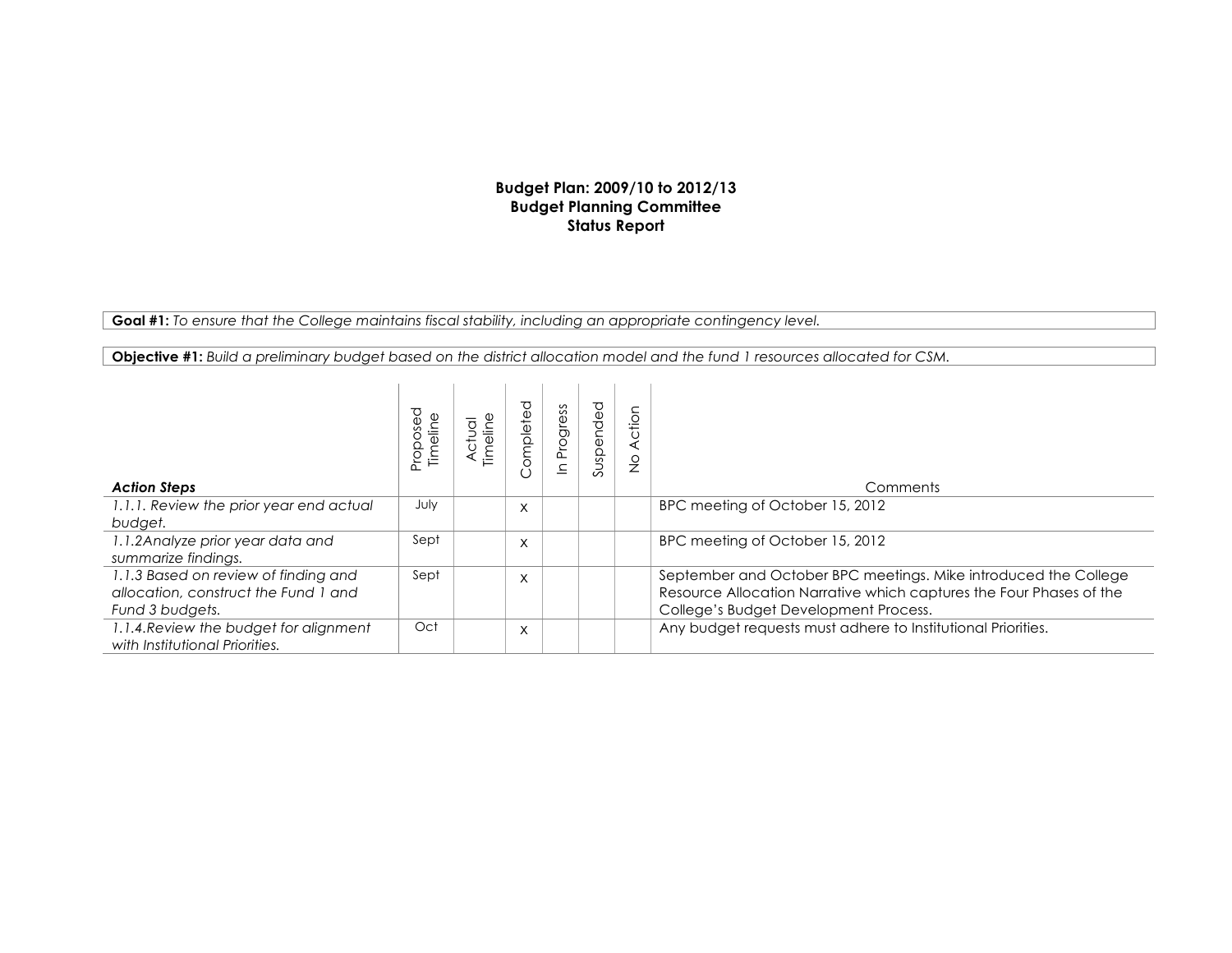**Goal #2:** *Establish a budgetary commitment to ongoing funding for the continued replacement of equipment and technology.*

| <b>Objective #1:</b> To determine and fund equipment and technology needs for the college.                    |             |  |          |          |           |                         |                                                                                                                                                                                                                                                                                                                                                                        |  |  |  |
|---------------------------------------------------------------------------------------------------------------|-------------|--|----------|----------|-----------|-------------------------|------------------------------------------------------------------------------------------------------------------------------------------------------------------------------------------------------------------------------------------------------------------------------------------------------------------------------------------------------------------------|--|--|--|
| <b>Action Steps</b>                                                                                           | Proposed    |  | ompleted | Progress | Suspended | Action<br>$\frac{0}{2}$ | Comments                                                                                                                                                                                                                                                                                                                                                               |  |  |  |
| 1.1 Identify a line item for equipment<br>and technology.                                                     | Dec<br>2009 |  | X        |          |           |                         | Five year technology strategic plan has been developed by ITS with<br>accompanying funding. Funding has been provided specifically for<br>learning support centers (computer labs) and a separate account for<br>funding faculty and staff non-computer needs. In addition, funding for<br>computer equipment and other technology needs has also been<br>established. |  |  |  |
| 1.2 Coordinate with the Technology<br>Committee to identify and prioritize<br>equipment and technology needs. |             |  | X        |          |           |                         | VPI, VPSS, Instructional and student services managers have developed<br>a process for prioritizing technology needs.                                                                                                                                                                                                                                                  |  |  |  |

## September 30, 2013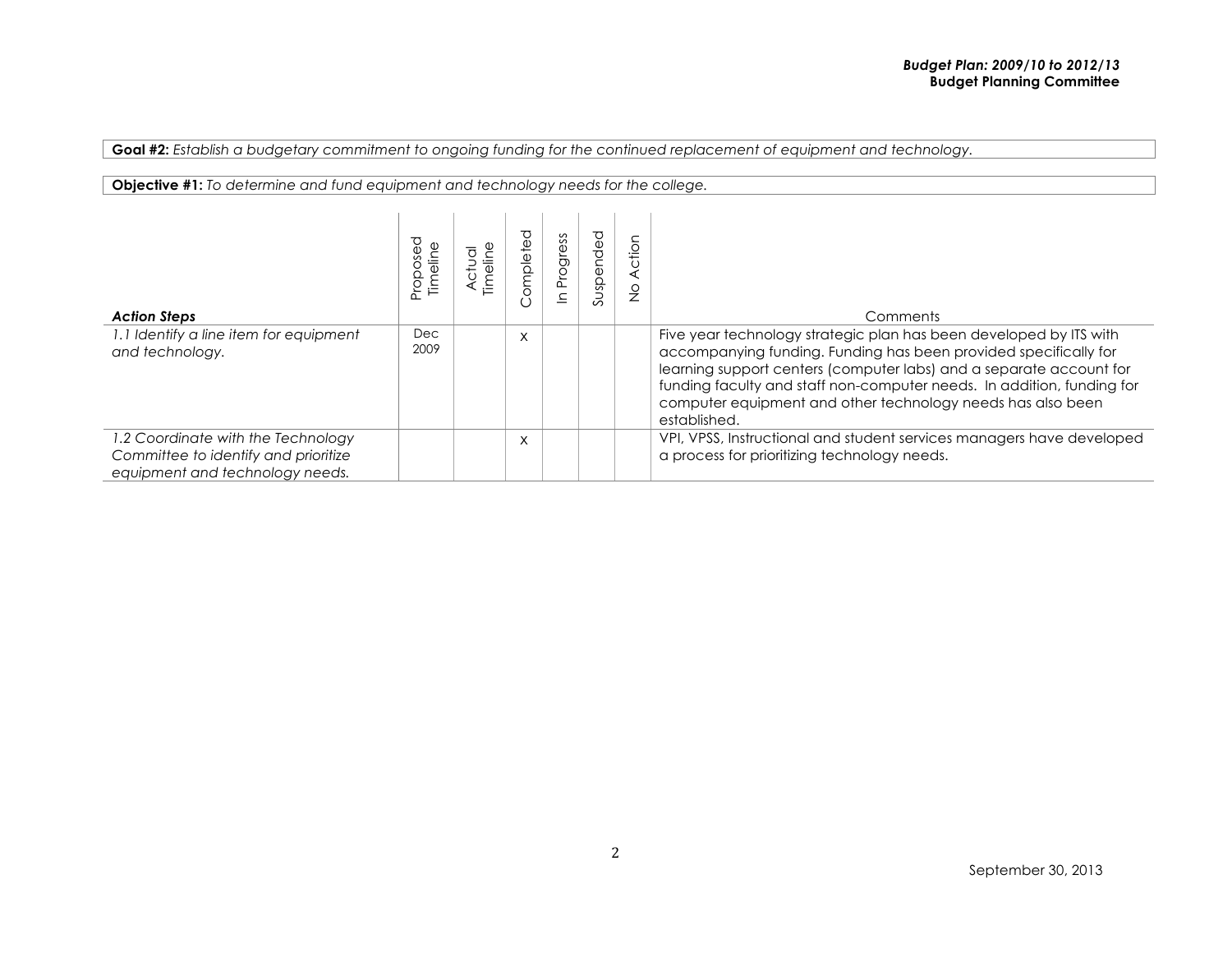**Goal #3:** *To ensure transparency of the Budget Planning Committee's decisions and decision making process*

**No longer relevant as BPC does not make decisions but now reviews approved IPC budget requests to ensure the College remains solvent.**

**Objective #1:** *Measure CSM employee satisfaction with BPC decisions and decision making process.*

| <b>Action Steps</b>                                                                           | Proposed<br>Timeline                 | Timeline<br>ठ<br>⊂<br>ح | ompleted<br>$\left( \right)$ | Progress<br>$\subset$ | Suspended | ction<br>⋖<br>$\frac{0}{2}$ | Comments                                                                                                                                                                                                                                                                                                                                                                                                                                                                             |
|-----------------------------------------------------------------------------------------------|--------------------------------------|-------------------------|------------------------------|-----------------------|-----------|-----------------------------|--------------------------------------------------------------------------------------------------------------------------------------------------------------------------------------------------------------------------------------------------------------------------------------------------------------------------------------------------------------------------------------------------------------------------------------------------------------------------------------|
| 1.1 Develop a survey to assess employee<br>satisfaction and perception.                       | <b>Nov</b><br>2009                   |                         | X                            |                       |           |                             | Campus Climate Satisfaction Surveys developed and include specific<br>questions about budget process                                                                                                                                                                                                                                                                                                                                                                                 |
| 1.2 Administer survey to all CSM<br>employees.                                                | <b>Nov</b><br>2009<br>&April<br>2010 |                         | X                            |                       |           |                             | Campus Climate Satisfaction Surveys conducted for the past three<br>years.                                                                                                                                                                                                                                                                                                                                                                                                           |
| 1.3 Evaluate and communicate survey<br>results.                                               | Jan<br>2010;<br>May<br>2010          |                         | X                            |                       |           |                             | Campus Climate Satisfaction Surveys results compiled and shared with<br>the CSM community. Spring 2012 Campus Climate survey conveyed<br>that 85.2% of staff and 68.5% of faculty believe that, "All constituencies<br>have adequate opportunity to participate in the development of<br>financial plans and budgets." Also, 79.4% of classified staff and 74.5% of<br>faculty believe that, "Appropriate and timely financial information is<br>provided regularly throughout CSM." |
| 1.4 Develop a mechanism for<br>responding to questions/comments in<br>the BPC Suggestion Box. | Oct 2009;<br>Ongoing                 |                         | X                            |                       |           |                             | Online process developed to provide CSM constituencies the<br>opportunity share ideas and suggestions.                                                                                                                                                                                                                                                                                                                                                                               |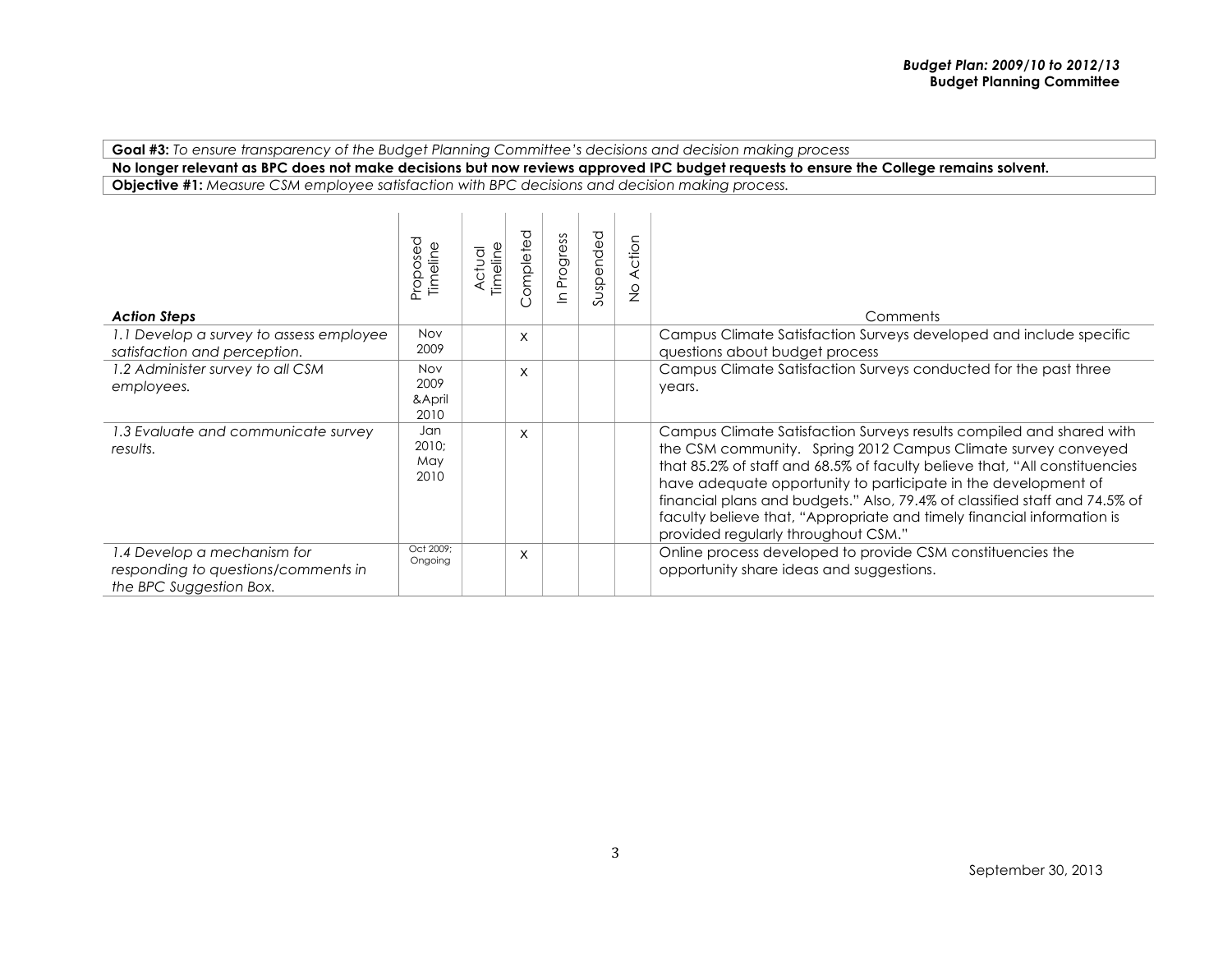**Goal #4 has not been accomplished as initially developed. Grant writing has evolved but primarily at a division level and not always with college-wide dialogue. A few grants have also been secured including one for Mental Health, Small Business Development, Puente Program, VTEA, Economic Work Force and Power Pathways. A grant proposal for a MESA Program was submitted but ultimately not funded.** 

**A Project Director position has been approved for the Business/Technology Division and this position may have assigned the task of grant writing for the division.**

Until such time that it is deemed necessary to hire a full-time grant writer, a suggestion is to consider a more loosely structured but coordinated effort for **grant writing. Thus, allow departments in consultation with their division dean, to pursue targeted grants that fulfill the College's Mission and/or Institutional Priorities.**

| <b>Action Steps</b>                                                                                                              | Proposed<br>Timeline            | $\overline{\sigma}$<br>ilie<br>듣 | ompleted<br>Ċ | Progress<br>$\subseteq$ | Suspended | ction<br>$\frac{0}{2}$ | Comments |
|----------------------------------------------------------------------------------------------------------------------------------|---------------------------------|----------------------------------|---------------|-------------------------|-----------|------------------------|----------|
| 1.1 Review CSM's previous Plan for<br>Institutional Development, 1999, (funded<br>by the David and Lucile Packard<br>Foundation) | Spring<br>2010-<br>Fall<br>2010 |                                  |               |                         |           |                        |          |
| 1.2 Review summary reports and<br>fundraising and grants' development<br>history at CSM with PRIE                                | Spring<br>2010-<br>Fall<br>2010 |                                  |               |                         |           |                        |          |

**Objective #1:** *Conduct a feasibility study for fundraising, development, and external grants' development*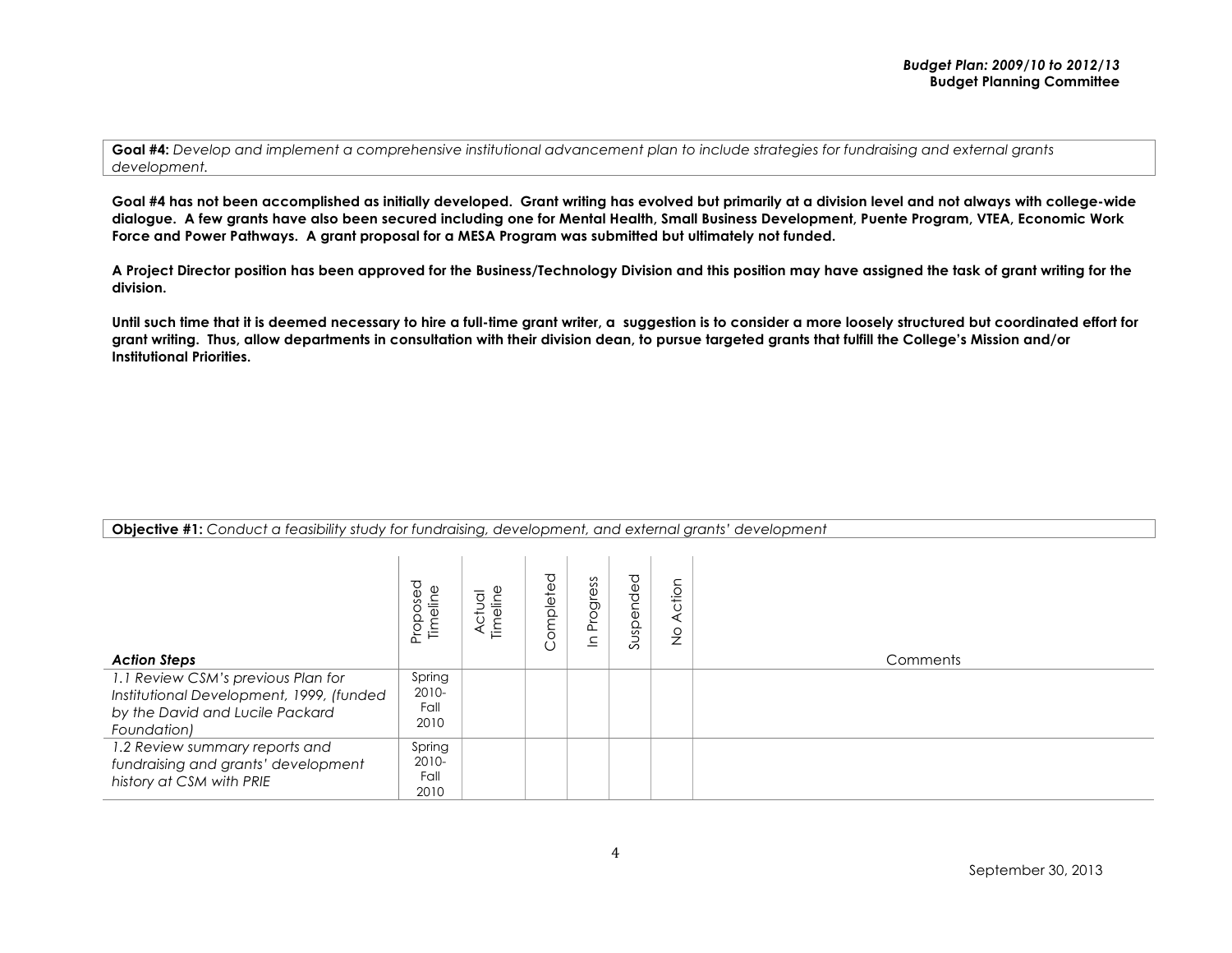| <b>Action Steps</b>                                                                                                                                                                                                                                        | Proposed<br>Timeline            | Actual<br>Timeline | Completed | Progress<br>$\subseteq$ | Suspended | Action<br>$\frac{1}{2}$ | Comments |
|------------------------------------------------------------------------------------------------------------------------------------------------------------------------------------------------------------------------------------------------------------|---------------------------------|--------------------|-----------|-------------------------|-----------|-------------------------|----------|
| 1.3 Review and assess donor cultivation<br>and development opportunities with the<br>SMCCCD Foundation (SMCCCF) director                                                                                                                                   | Spring<br>2010-<br>Fall<br>2010 |                    |           |                         |           |                         |          |
| 1.4 Review status of individual<br>endowments held by the SMCCCD<br>Foundation (SMCCCF) to assess their<br>currency and applicability (e.g. assess<br>whether the purpose of some endowed<br>accounts can be legally expanded to<br>reflect current needs) | Spring<br>2010-<br>Fall<br>2010 |                    |           |                         |           |                         |          |
| 1.5 Review and assess current alumni<br>cultivation efforts with Student Life and<br>Leadership Development staff, Public<br>Relations and Marketing director, and<br>pertinent SMCCCF staff                                                               | Spring<br>2010-<br>Fall<br>2010 |                    |           |                         |           |                         |          |
| 1.6 Review and assess public relations<br>strategies as they may relate to<br>fundraising and development                                                                                                                                                  | Spring<br>2010-<br>Fall<br>2010 |                    |           |                         |           |                         |          |
| 1.7 Review and assess current best<br>practices in donor cultivation,<br>fundraising, and grants' development                                                                                                                                              | Fall<br>2010                    |                    |           |                         |           |                         |          |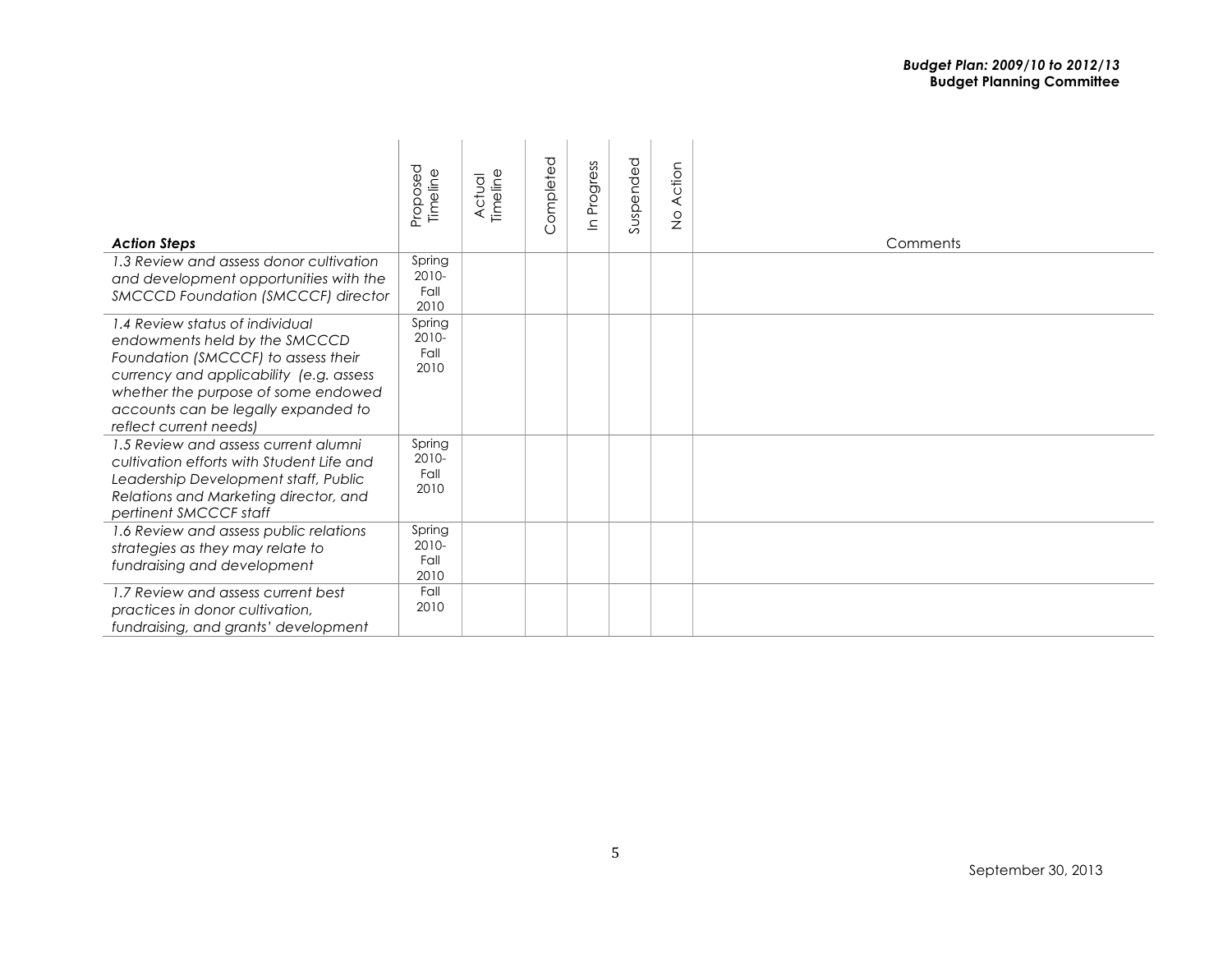**Objective #2:** *Create an internal capacity to support institutional advancement planning.*

| <b>Action Steps</b>                                                                                                                                         | Proposed<br>Timeline | Timeline<br>Actual | ompleted<br>$\cup$ | Progress<br>드 | Suspended | Action<br>$\frac{0}{2}$ | Comments |
|-------------------------------------------------------------------------------------------------------------------------------------------------------------|----------------------|--------------------|--------------------|---------------|-----------|-------------------------|----------|
| 2.1 Conduct gap analysis of what<br>expertise is needed to develop an<br>institutional advancement plan                                                     | Fall<br>2010         |                    |                    |               |           |                         |          |
| 2.2. Identify internal participants in<br>planning processes as well as internal<br>expertise (e.g. members of BPC, IPC,<br>PRIE, and other constituencies) | Fall<br>2010         |                    |                    |               |           |                         |          |
| 2.3 Identify, as appropriate, the external<br>expertise needed to enhance planning<br>processes.                                                            | Fall<br>2010         |                    |                    |               |           |                         |          |
| 2.4 Identify individuals who will serve as<br>lead(s) for planning processes and/or<br>lead writers                                                         | Fall<br>2010         |                    |                    |               |           |                         |          |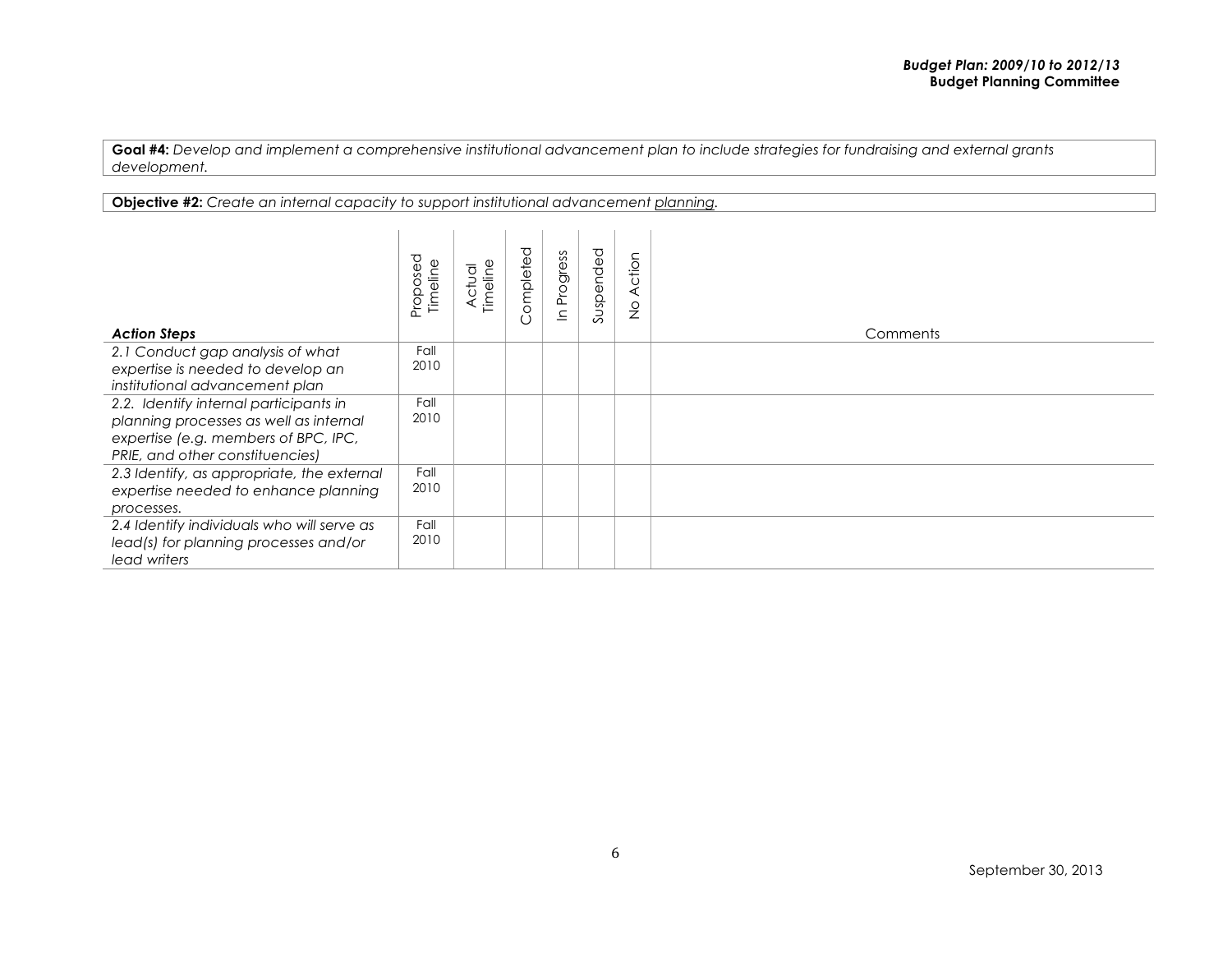**Objective #3:** *Develop and adopt institutional an advancement plan which includes implementation strategies and dollar-amount target goals.*

| <b>Action Steps</b>                                                                                                                                                                                                                    | Proposed<br>Timeline | Actual<br>Timeline | ompleted<br>$\cup$ | Progress<br>으 | Suspended | Action<br>$\frac{0}{2}$ | Comments |
|----------------------------------------------------------------------------------------------------------------------------------------------------------------------------------------------------------------------------------------|----------------------|--------------------|--------------------|---------------|-----------|-------------------------|----------|
| 3.1. Based upon 1) survey of best<br>practices, 2) historical review of CSM<br>and SMCCCD practices, and 3) plans to<br>identify internal capacity, draft<br>preliminary plan for review, which<br>includes dollar-amount target goals | Spring<br>2011       |                    |                    |               |           |                         |          |
| 3.2 Review draft plan with key internal<br>constituencies (President's Cabinet, BPC,<br>IPC, College Council, Academic Senate,<br>and others as pertinent)                                                                             | Spring<br>2011       |                    |                    |               |           |                         |          |
| 3.3 Revise plan as needed                                                                                                                                                                                                              | Spring<br>2011       |                    |                    |               |           |                         |          |
| 3.4 Adopt plan                                                                                                                                                                                                                         | Spring<br>2011       |                    |                    |               |           |                         |          |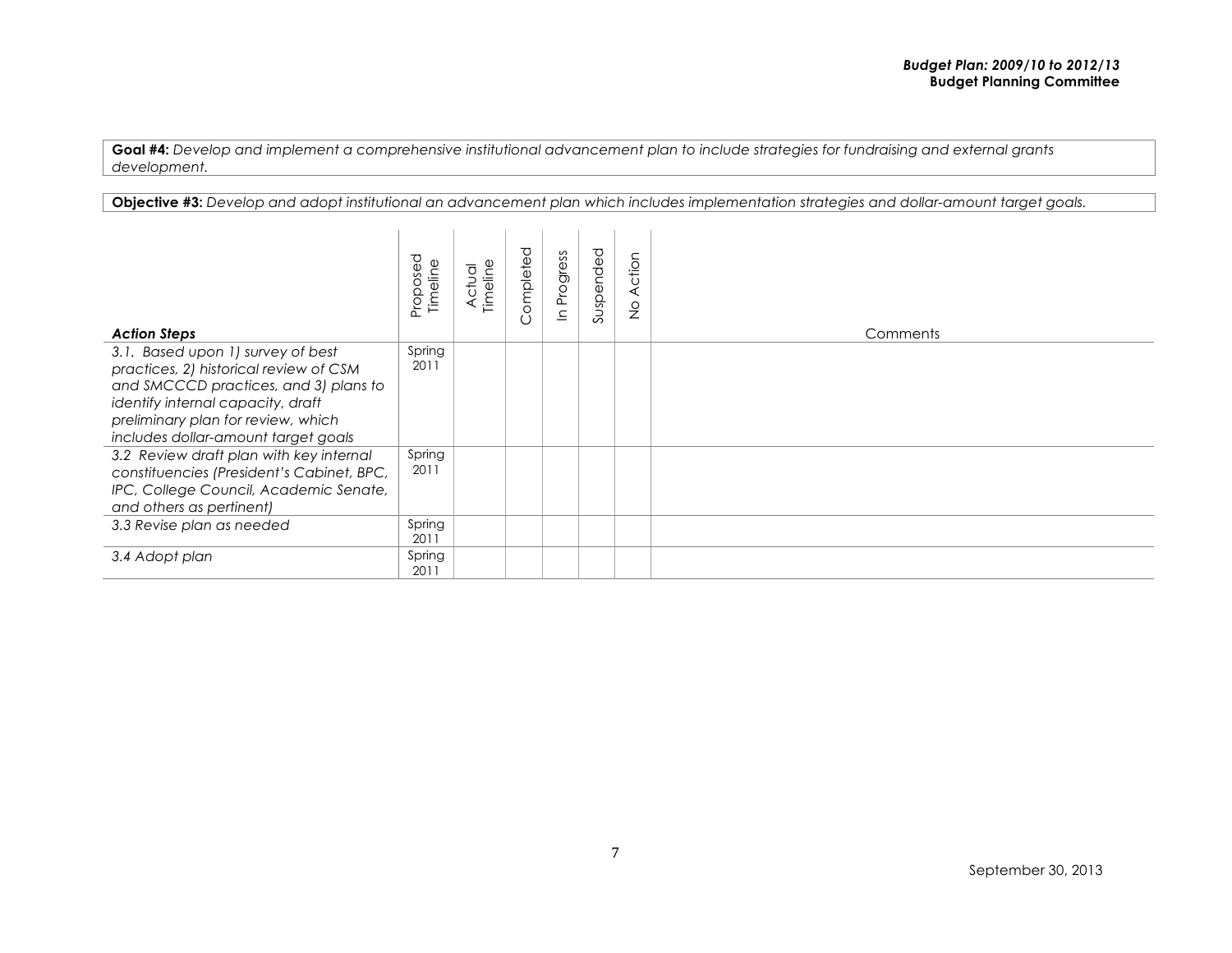**Objective #4:** *Develop new internal grants' development and management processes to be outlined in the institutional advancement plan*

| <b>Action Steps</b>                                                                                                                                                                                         | Proposed<br>Timeline            | Timeline<br>Actual | Completed | Progress<br>$\overline{=}$ | Suspended | Action<br>$\frac{0}{2}$ | Comments |
|-------------------------------------------------------------------------------------------------------------------------------------------------------------------------------------------------------------|---------------------------------|--------------------|-----------|----------------------------|-----------|-------------------------|----------|
| 4.1 Design coordinated internal<br>strategies and processes for identifying<br>prospective initiatives for external<br>funding                                                                              | Fall<br>2010-<br>Spring<br>2011 |                    |           |                            |           |                         |          |
| 4.2 Review grants' development criteria<br>and standards previously used at CSM to<br>evaluate the feasibility of pursuing<br>grants opportunities                                                          | Fall<br>2010-<br>Spring<br>2011 |                    |           |                            |           |                         |          |
| 4.3 Design processes for identifying<br>prospective grant opportunities,<br>matching them with the appropriate<br>project, evaluating the feasibility of<br>pursuing funding, and approving<br>applications | Fall<br>2010-<br>Spring<br>2011 |                    |           |                            |           |                         |          |
| 4.4 Evaluate current processes and<br>design new strategies, as needed, for<br>supporting the implementation,<br>management, and oversight of grants'<br>funded projects                                    | Fall<br>2010-<br>Spring<br>2011 |                    |           |                            |           |                         |          |
| 4.5 Identify the appropriate<br>administrative structure, personnel, and<br>other resources necessary to support<br>grants development and oversight                                                        | Fall<br>2010-<br>Spring<br>2011 |                    |           |                            |           |                         |          |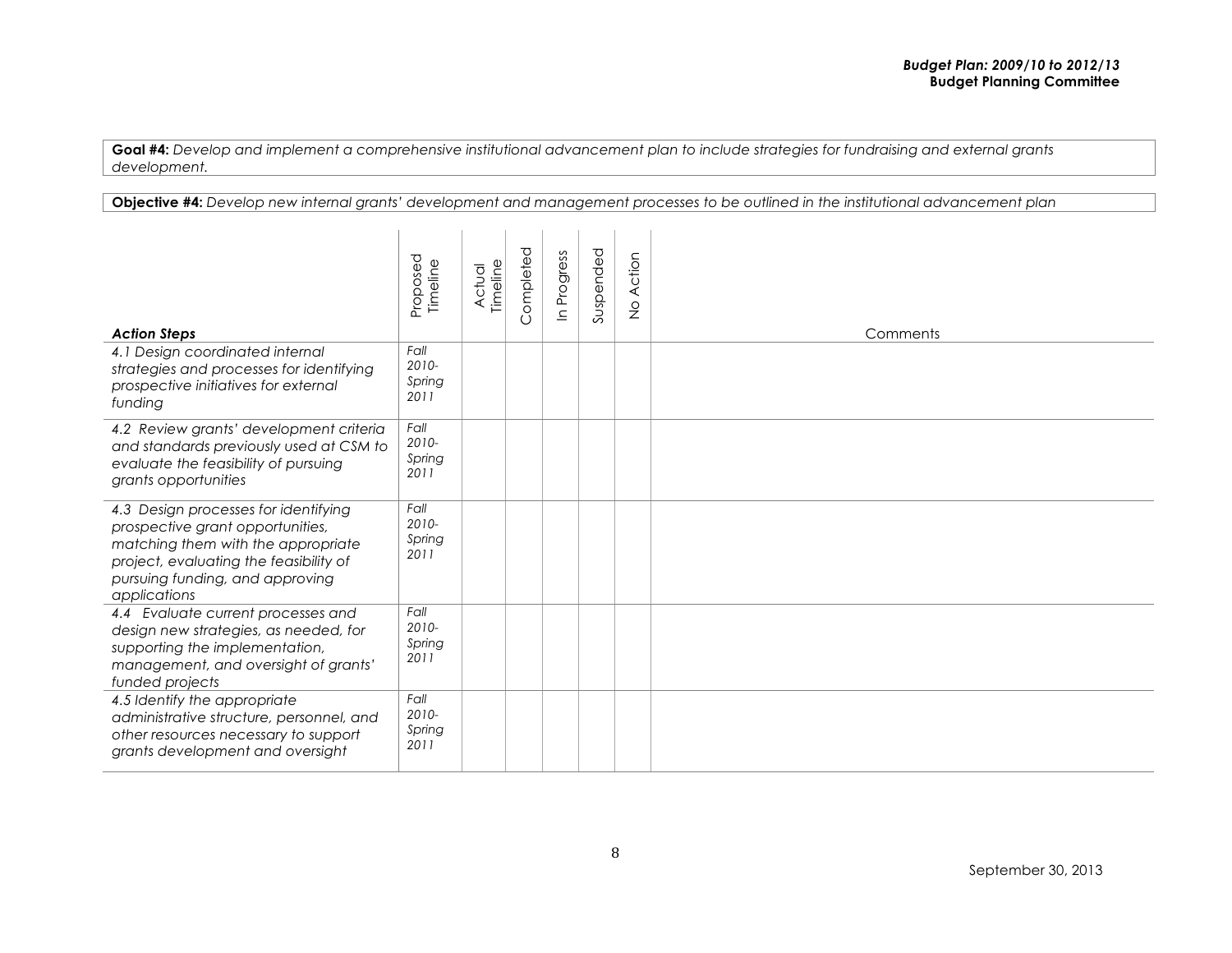**Objective #5:** *Develop fundraising strategies to be outlined in the institutional advancement plan, including strategies for donor cultivation, for partnerships with private and corporate foundations, and for relationships with community organizations and public agencies.*

| <b>Action Steps</b>                                                                                                                                                                                       | Proposed<br>Timeline            | Actual<br>Timeline | Completed | Progress<br>$\mathbf{u}$ | Suspended | Action<br>$\frac{0}{2}$ | Comments |
|-----------------------------------------------------------------------------------------------------------------------------------------------------------------------------------------------------------|---------------------------------|--------------------|-----------|--------------------------|-----------|-------------------------|----------|
| 5.1 Design and adopt, pending<br>approval, a President's External Advisory<br>Group or Council (with members from<br>the community)                                                                       | Fall<br>2010-<br>Spring<br>2011 |                    |           |                          |           |                         |          |
| 5.2 Develop systematic and<br>coordinated strategies for identifying<br>and cultivating prospective donors at<br>CSM, to include members of<br>programmatic advisory groups and<br>other individuals      | Fall<br>2010-<br>Spring<br>2011 |                    |           |                          |           |                         |          |
| 5.3 Identify resources available through<br>SMCCCF to support a robust fundraising<br>effort at CSM                                                                                                       | Fall<br>2010-<br>Spring<br>2011 |                    |           |                          |           |                         |          |
| 5.4 Develop systematic and coordinated<br>strategies for identifying funding<br>opportunities and prospective<br>partnerships with foundations,<br>corporations, community groups, and<br>public entities | Fall<br>2010-<br>Spring<br>2011 |                    |           |                          |           |                         |          |
| 5.5 Identify the appropriate<br>administrative structure, personnel, and<br>other resources necessary to support<br>donor cultivation and fundraising<br>activities at CSM                                | Fall<br>2010-<br>Spring<br>2011 |                    |           |                          |           |                         |          |